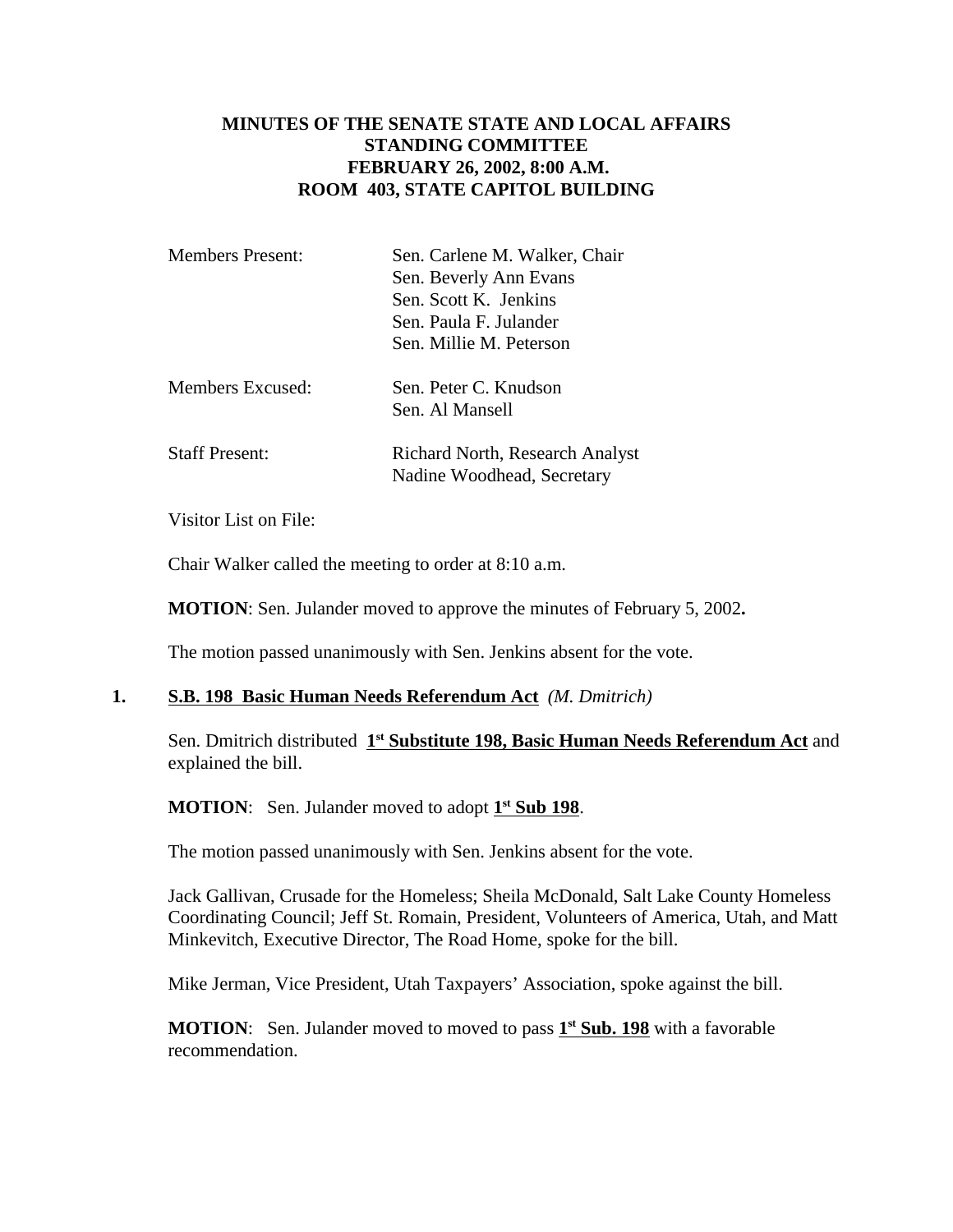Minutes of the Senate State and Local Affairs Standing Committee February 26, 2002 Page 2

> The motion failed with Sens. Julander and Peterson voting in favor, and Sens. Walker, Evans, and Jenkins voting against.

# **2. S. B. 75 Statutory Annual Report Requirement** *(P. Julander)*

**MOTION**: Sen. Julander moved to strike the enacting clause and return the bill to the Rules Committee.

The motion passed unanimously.

# **3. H. J. R. 7 Joint Rules Resolution - Appropriations Subcommittee Names** *(N. Hendrickson)*

Rep. Hendrickson explained the bill.

Sen. Peterson moved to pass the bill with a favorable recommendation.

The motion passed unanimously.

**MOTION**: Sen. Peterson moved to place the bill on the Consent Calendar.

The motion failed without a unanimous vote. Sen. Evans, Julander and Peterson voted in favor, and Sen. Jenkins voted against.

## **4. H. B. 127 County Ballot Questions** *(C. Buttars)*

The bill was held with no vote.

## **5. H. B. 131 Reporting of Data to the Automated Geographic Reference Center** *(L. Pace)*

The bill was not considered.

**MOTION**: Sen. Peterson moved to adjourn.

The meeting adjourned at 9:05 a.m.

\_\_\_\_\_\_\_\_\_\_\_\_\_\_\_\_\_\_\_\_\_\_\_\_\_\_\_\_\_\_\_ Sen. Carlene Walker, Committee Chair